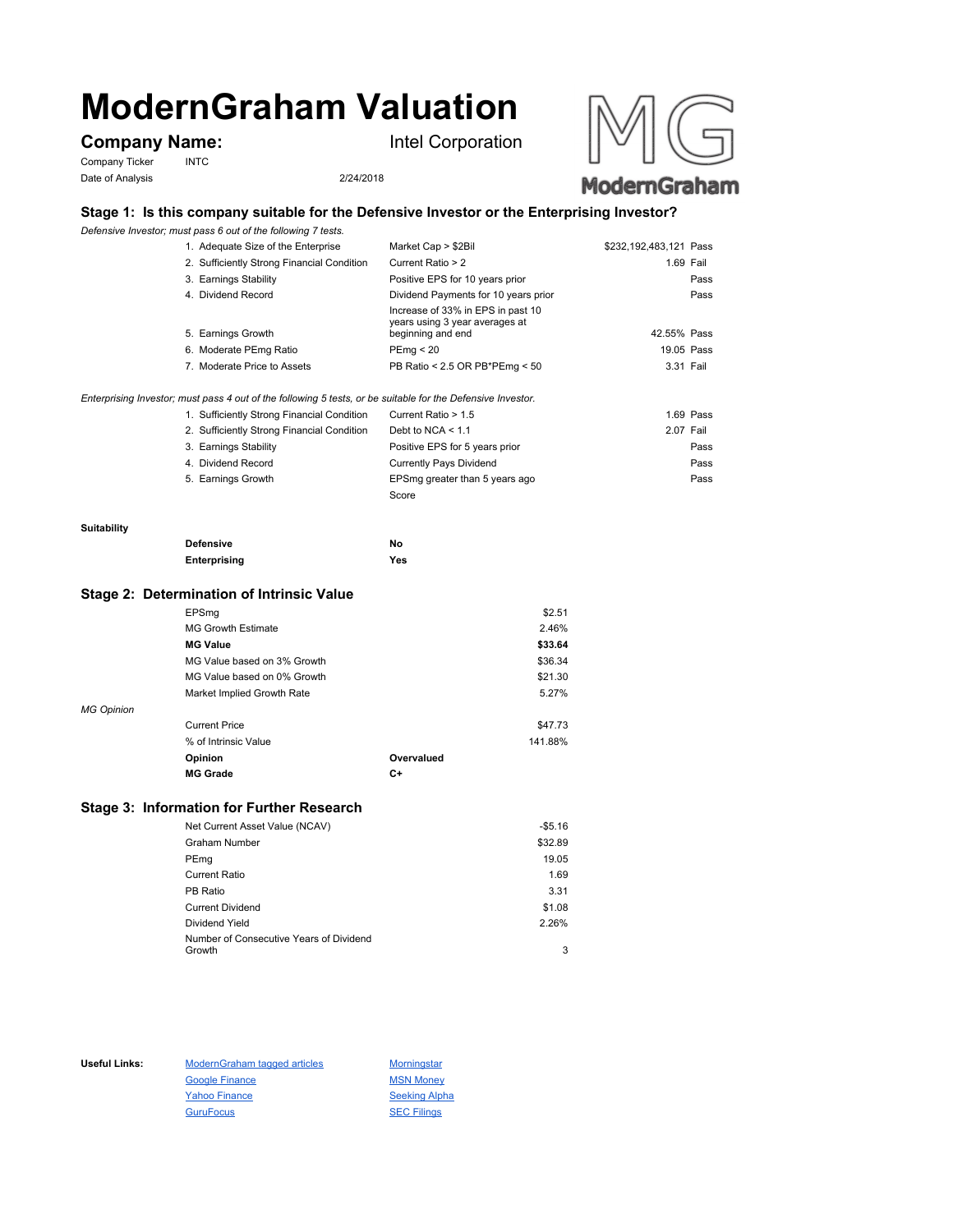| <b>EPS History</b> |        | <b>EPSmg History</b>                 |                   |
|--------------------|--------|--------------------------------------|-------------------|
| Next Fiscal Year   |        |                                      |                   |
| Estimate           |        | \$3.26 Next Fiscal Year Estimate     | \$2.51            |
| Dec2017            | \$1.99 | Dec2017                              | \$2.13            |
| Dec2016            | \$2.12 | Dec2016                              | \$2.18            |
| Dec2015            | \$2.33 | Dec2015                              | \$2.21            |
| Dec2014            | \$2.31 | Dec2014                              | \$2.15            |
| Dec2013            | \$1.89 | Dec2013                              | \$2.00            |
| Dec2012            | \$2.13 | Dec2012                              | \$1.91            |
| Dec2011            | \$2.39 | Dec2011                              | \$1.69            |
| Dec2010            | \$2.01 | Dec2010                              | \$1.27            |
| Dec2009            | \$0.77 | Dec2009                              | \$0.95            |
| Dec2008            | \$0.92 | Dec2008                              | \$1.06            |
| Dec2007            | \$1.18 | Dec2007                              | \$1.11            |
| Dec2006            | \$0.86 | Dec2006                              | \$1.04            |
| Dec2005            | \$1.40 | Dec2005                              | \$1.02            |
| Dec2004            | \$1.16 | Dec2004                              | \$0.83            |
| Dec2003            | \$0.85 | Dec2003                              | \$0.72            |
| Dec2002            | \$0.46 | Dec2002                              | \$0.70            |
| Dec2001            |        | \$0.19 Balance Sheet Information     | 12/1/2017         |
| Dec2000            |        | \$1.51 Total Current Assets          | \$29,500,000,000  |
| Dec1999            |        | \$1.05 Total Current Liabilities     | \$17,421,000,000  |
| Dec1998            |        | \$0.87 Long-Term Debt                | \$25,037,000,000  |
|                    |        | <b>Total Assets</b>                  | \$123,249,000,000 |
|                    |        | Intangible Assets                    | \$37,134,000,000  |
|                    |        | <b>Total Liabilities</b>             | \$54,230,000,000  |
|                    |        | Charge Qutetanding (Diluted Average) | 1.702.000.000     |